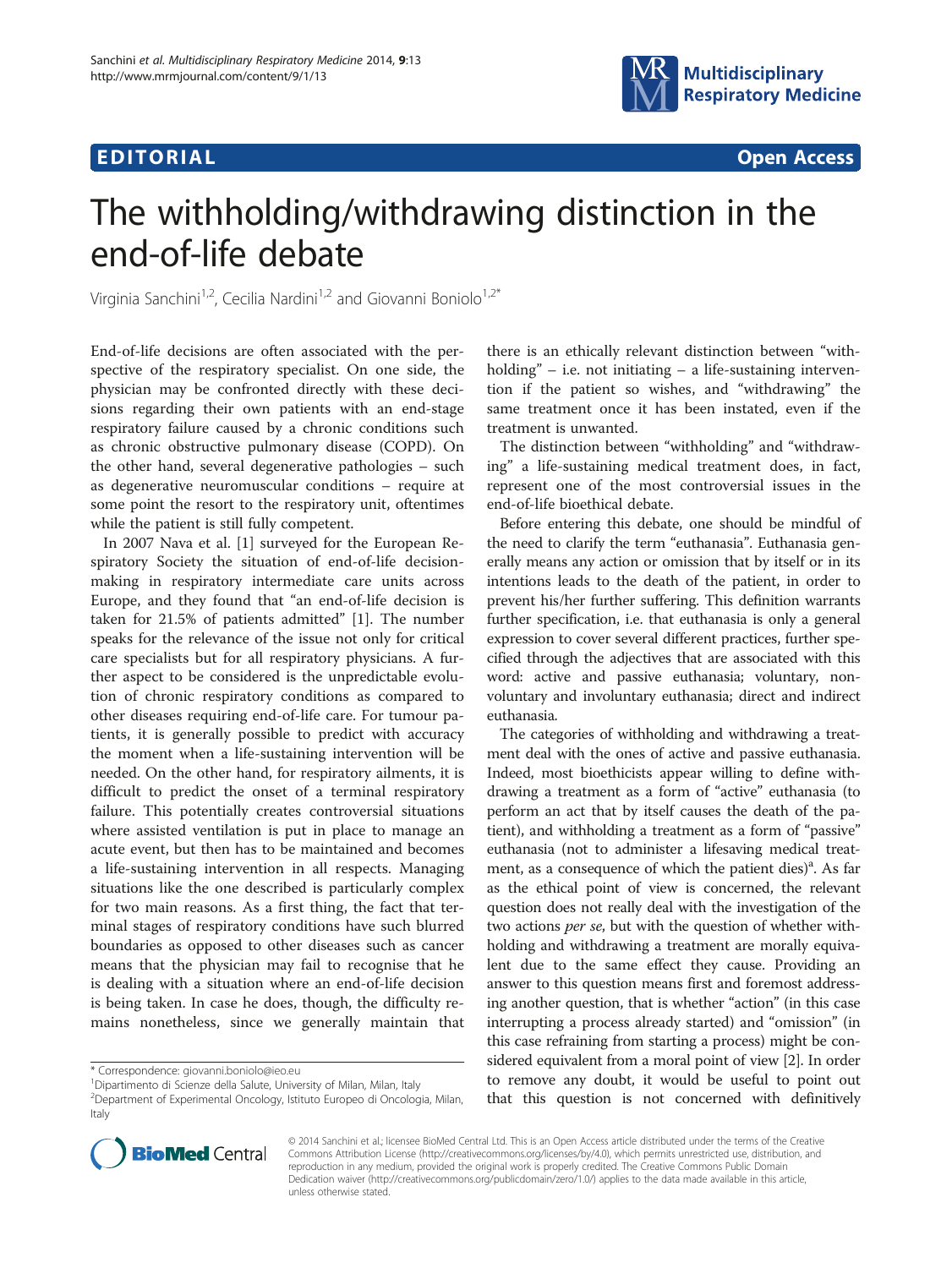establishing whether it is ethically allowed to withhold and/or withdraw a lifesaving medical treatment to a dying patient. Instead, it establishes that if withholding and withdrawing (hence if action and omission) are morally equivalent, then either both of them are ethically allowed or both of them are ethically disallowed. The different ways in which bioethicists have answered this central question are only tangentially related to the better-known threads of the debate about euthanasia and assisted suicide (generally expressed as follows: "sanctity" of life vs. "quality" of life).

The traditional answer to this issue might be presented through a statement declared by the House of Delegates of the American Medical Association on December 4, 1973:

"The intentional termination of the life of one human being by another – mercy killing – is contrary to that for which the medical profession stands and is contrary to the policy of the American Medical Association. The cessation of the employment of extraordinary means to prolong the life of the body when there is irrefutable evidence that biological death is imminent is the decision of the patient and/or his immediate family. The advice and judgment of the physician should be freely available to the patient and/or his immediate family".

According to this statement, therefore, while active euthanasia should be condemned both legally and morally, passive euthanasia might be, under some precise and circumstantial conditions, accepted. The main reasons lying behind such a choice seem to deal with the concept of "causality". In the active euthanasia case, the physician is directly causing the patient's death, whereas in the passive euthanasia case it is the terminal disease that eventually leads to the death of the patients. Could the same reasoning hold in the case of the withholding/ withdrawing distinction as well? For instance, it might be argued that in the withdrawing scenario the physician interrupting the treatment is the direct cause of the patient's death, whereas in the withholding case the physician does nothing to causally contribute to it.

That the causality argument is not a decisive reason to support a distinction also at the moral level between withholding and withdrawing a lifesaving medical treatment is what has been argued by some upstream bioethicists. James Rachels, for example, explores the ethical boundaries of the distinctions by means of a mental experiment now famous in bioethical literature. Rachels imagines two different scenarios: "In the first, Smith stands to gain a large inheritance if anything should happen to his six-year-old cousin. One evening while the child is taking his bath, Smith sneaks into the bathroom and drowns the child, and then arranges things so that it will look like an accident. In the second, Jones also stands to gain if anything should happen to his six-yearold cousin. Like Smith, Jones sneaks in planning to drown the child. However, just as he enters the bathroom Jones sees the child slip and hit his head, and fall face down in the water. Jones is delighted; he stands by, ready to push the child's head back under if it is necessary, but it is not necessary. With only a little thrashing about, the child drowns all by himself, "accidentally," as Jones watches and does nothing" [\[3](#page-2-0)]. Rachels claims that when we examine two cases in which the results are the same and the motives (personal gains) are the same, the simple reason that there is a "factual" difference between killing and letting die does not provide any robust justification in favour of a "moral" difference between the two.

It is clear from the foregoing discussion that the distinction between withholding and withdrawing of a lifesustaining treatment is far more complex than a simple dichotomy, and that its ethical ramification has profound consequences for end-of-life decisions in the clinical practice. We trust therefore that the readers of Multidisciplinary Respiratory Medicine (MRM) will be interested in the series of papers that a selected group of authors (Jos Weile, Henk ten Have, Massimo Reichlin, Michael Barilain e Patrizia Borsellino) have contributed to this Journal in a comprehensive exploration of the state-ofthe-art on this ethical issue.

The contribution of Jos Weile and Henk ten Have The Ethics of Forgoing Life-Sustaining Treatment – Theoretical Considerations might be considered a first step in this direction. They provocatively argue that the default option in the end-of-life context does not rest in curing the patient but in following almost always the imperative of "do not treat". Indeed, two main conditions should be met, according to them, before physicians and health care professionals in general are morally permitted to provide a treatment. Firstly, the treatment must be medically indicated, that is such a treatment "is likely to benefit the patient and not cause disproportionate harm". Secondly, the patient "must be informed about his diagnosis, prognosis, and the nature of the treatment X, and must consent to it". Hence, following their reasoning, not only action and omission have two different moral weights, but omitting a treatment is nearly always a better option from an ethical point of view than providing the patient with a treatment, because the administration of any treatment is bound to the fulfillment of the above-mentioned conditions.

The belief that it is not always necessary to impose on the patient lifesaving medical treatments constitutes a shared idea among the contributors to this debate in our Journal. In addition to the paper presented in this issue of MRM, three more articles on the debate are going to appear in a subsequent issue. The authors analyse the